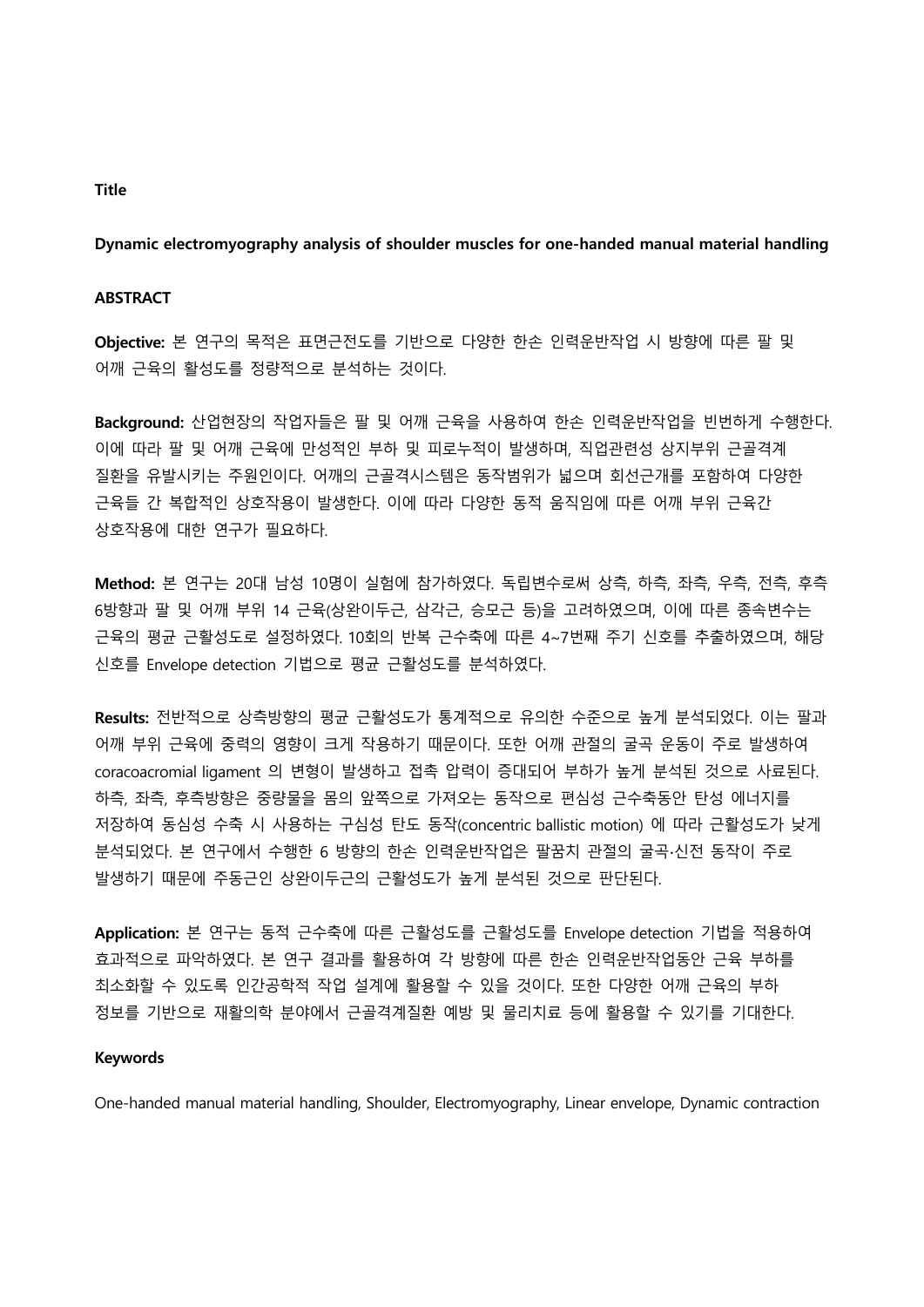#### **1. Introduction**

인력운반작업은 제조업, 운수업, 원자재 운반 등의 산업 분야에서 광범위하게 발생되고 있다. 수년간 기계화, 자동화가 고도화되면서 인력운반작업 빈도가 감소되고 있지만 단순 반복 작업, 미세 조작, 협소한 공간 작업 등은 불가피하게 필요하며 향후 계속 잔존할 것으로 예상된다. 작업 현장에서는 양손을 사용한 대칭적인 들기 작업을 권고하지만 실제 생산라인 및 제조업 작업자들은 비대칭적 한손 팔과 어깨를 사용하는 동작을 빈번하게 수행한다. 이에 따라 직업관련성 안전, 인간공학적 개선 등이 주요 이슈로 대두되고 있다 (Ciriello et al., 1999). 비대칭적 한손 동작이 장시간 고반복 형태로 발생함에 따라 어깨 부위 근육을 빈번하게 사용한다. 이는 어깨 부위에 만성적인 부하 및 피로 누적으로 직업관련성 상지 근골격계 질환을 유발시키는 주원인이다. Urwin et al. (1998) 은 타관절 부위와 비교하여 어깨 부위 근골격계 통증 발병률이 약 16% 정도 높은 것으로 보고하였다. 또한 산업 현장에서 인력운반작업을 수행하는 대부분의 작업자는 어깨부위에 만성적인 통증을 호소한다고 보고되었다 (Brox, 2003; Sommerich and Hughes, 2006; Westgaard and Aarås, 1984). 어깨 부위 질환은 만성적으로 진행되는 경우가 대부분이며 (Macfarlane et al., 1998), 통증으로 인한 치료기간이 길어 사회·경제적 부담이 높은 질환으로 조기 예방이 중요하다 (Falla et al., 2003).

어깨 근육은 동작범위가 넓으며 다양한 근육과 인대로 형성되어 복잡한 근골격 시스템으로 구성되어 있다. 임상학적으로 어깨의 견갑골과 상완골 사이에는 '견갑상완리듬' 이라는 운동학적 연관성이 있다 (McQuade., 1998). 어깨 관절은 관절와상완인대 부위에서 관절낭관절순 복합체가 형성되어 있으며 구-소켓 형태로 다방향 불안정성 특징이 있다 (Mallon and Speer, 1995; Wickham et al., 2010). 또한 삼각근 주변에는 극상근, 견갑하근 등 회선근개 근육이 연결되어 있어 불안정성을 보완한다. 이러한 어깨의 근골격시스템 특성으로 복합적인 근수축에 따른 만성적인 통증이 유발되며 다양한 동작에 따른 근전도 등 정량적 부하 측정 연구가 필요하다.

인력운반작업을 고려한 어깨부위 근활성도 연구는 다양하게 진행되고 있다. Oliveira et al. (2011) 연구에서는 반복적인 들기/내리기 동작에 따라 근활성도 (RMS; Root Mean Square) 의 변화를 선형 회귀 분석하였다. 그 결과 동작이 지속될수록 근활성도가 선형적으로 증가하는 것으로 분석되었다. 한손 동작을 고려한 Koleini Mamaghani et al. (2009)의 연구에서도 작업 조건에 따라 근활성도 (iEMG) 의 유의한 차이가 발생한 것으로 분석되었다. Diederichsen et al. (2007)은 어깨 관절의 외전과 회전운동에 따른 각 근육의 활성도를 분석하여 주로 사용하는 어깨 동작은 근조직계의 탄도동작으로 더 적은 에너지를 소비하는 것으로 분석 되었다.

동적 근수축동안 근길이, 두께 변화, 피부 움직임에 따라 오차가 발생될 수 있다 (Kothiyal and Kayis 2001; Omi et al., 2010). 따라서 인력운반작업에 따른 어깨 부위 근육의 활성도를 분석한 선행 연구는 정적인 동작에 따른 일부 어깨 근육의 근전도 신호를 측정하였다. Brookham et al. (2010), Wickham et al. (2010)의 연구는 상지부위 다양한 근육의 활성도를 분석하였지만 동적 근수축동안 넓은 동작범위를 갖는 어깨의 다양한 근육의 활성도를 측정하는 연구는 제한적이었다. 앞서 보고한 바와 같이 어깨의 근골격 시스템은 다양한 주·보조 근육에 의한 상호작용이 발생하므로 어깨 부위 근육의 근활성도 및 각 근육간 상호 작용에 대한 연구가 필요하다 (Minning et al., 2007).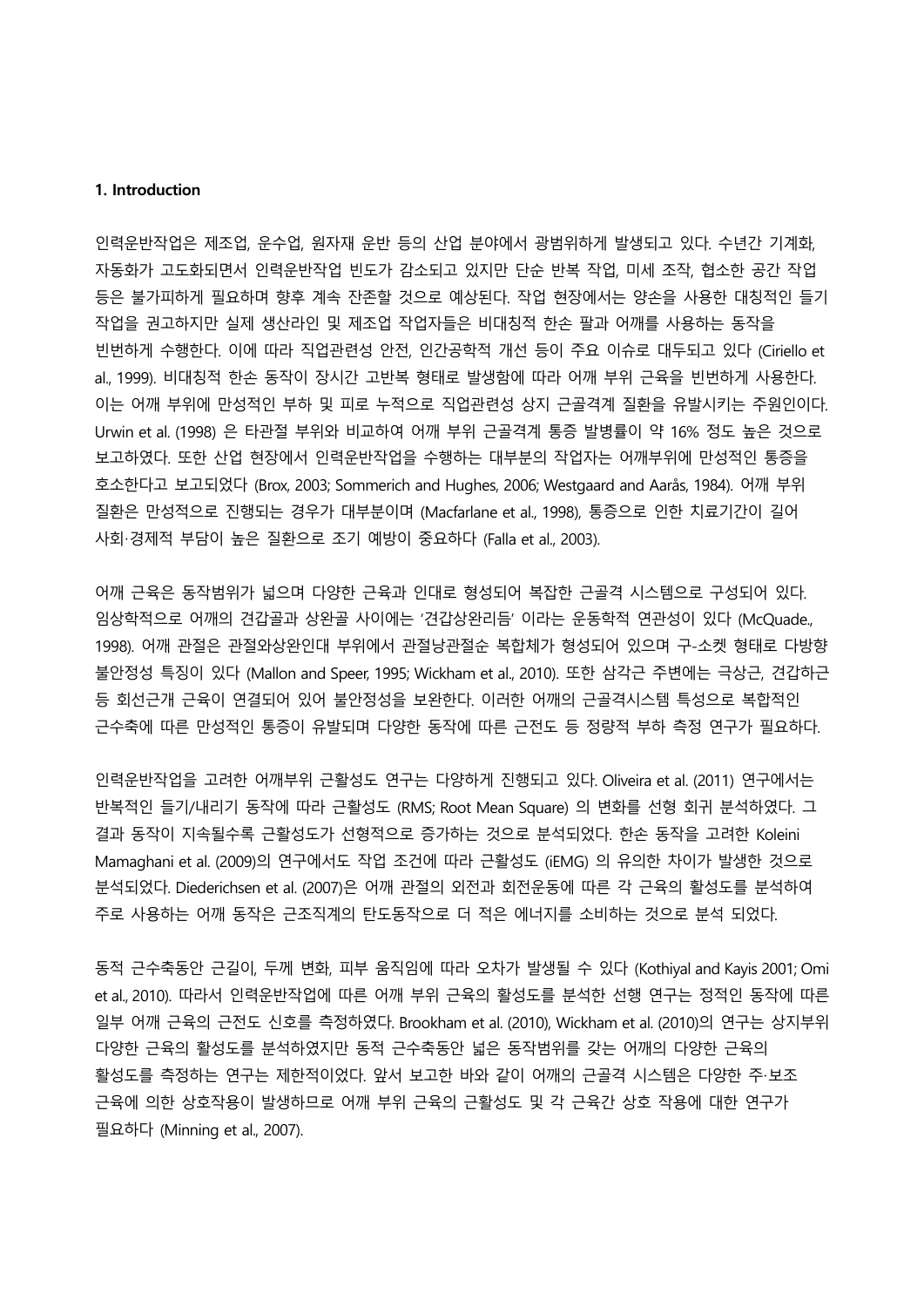본 연구의 최종 목적은 동적 한손 인력운반작업 시 다양한 팔 근육의 활성도를 정량적으로 분석하는 것이다. 본 연구는 산업 현장에서 빈번하게 발생하는 3 축 방향의 한손 동작으로 고려할 것이다. 표면 근전도를 이용하여 검출이 가능한 어깨 및 견갑대 부위의 다양한 근육을 선정하여 동적 근수축에 적절한 신호처리 기법을 적용하여 근활성도를 효과적으로 파악할 것이다. 또한 다양한 방향을 고려하여 근육 간 상호 연관성을 검토하여 근육 선정 기준 및 인간공학적 작업 동작을 권고할 수 있을 것이다.

# **2. Method**

#### **2.1 Subjects**

본 연구는 20 대 남성 10 명이 실험에 참가하였다. 피실험자는 모두 오른손잡이였으며 실험 참가에 대한 동의를 얻었다. 모든 피실험자들은 어깨 부위 근골격계 질환 및 심혈관계 질환 병력은 없었다. 또한 실험 전 실험에 대한 전반적인 프로토콜을 숙지시켜 최대한 친숙한 환경에서 실험을 수행하였다. 피실험자의 신체특성은 Table 1 과 같다.

| Table 1. Anthropometric characteristic of subjects. |  |  |  |  |  |  |
|-----------------------------------------------------|--|--|--|--|--|--|
|-----------------------------------------------------|--|--|--|--|--|--|

| Age (year) | Height (cm) | Body weight (kg) | Elbow height (cm) | Arm length (cm) |
|------------|-------------|------------------|-------------------|-----------------|
| 27.30      | 175.50      | 74.81            | 108.05            | 61.14           |
| (±1.06)    | (±4.49)     | (±6.57)          | (±3.62)           | (±2.25)         |

#### **2.2 Equipment**

반복적인 동적 근수축의 근전도 신호는 Telemyo 2400T DTS telemetry equipment (NORAXON, USA Inc, Scottsdale, Arizona) 로 측정하였다. 높이 조절이 가능한 입식작업대를 사용하여 피실험자의 팔꿈치 높이에 따라 조절하였다. 작업대 높이는 Sanders and McCormick (1993) 문헌에서 제안한 중작업 시 높이로 굽힌 팔꿈치 높이의 15 cm 밑으로 설정하였다. 실험에서 사용한 중량물은 7 kg 의 덤벨이었으며 피실험자에게 일정한 작업 빈도를 제시하기 위해 청각적 신호로 전자 메트로놈을 사용하였다.

### **2.3 Experimental design**

본 실험은 다양한 어깨 근육의 근활성도를 명확히 측정하기 위해 중량, 빈도, 거리의 수준을 극단치로 설정하였다. 중량은 7kg, 빈도는 10 cyc/m, 거리는 60 cm 로 설정하였다. Mital et al. (1993) 의 한손 인력운반작업의 가이드라인에서 제시하는 남성의 입식 자세 수직 한손 들기의 최대 한계치는 9 kg 로 권장되어 있다. 이는 간헐적인 빈도의 경우 한계치로써 본 연구는 빈도를 고려하여 7 kg 으로 설정하였다.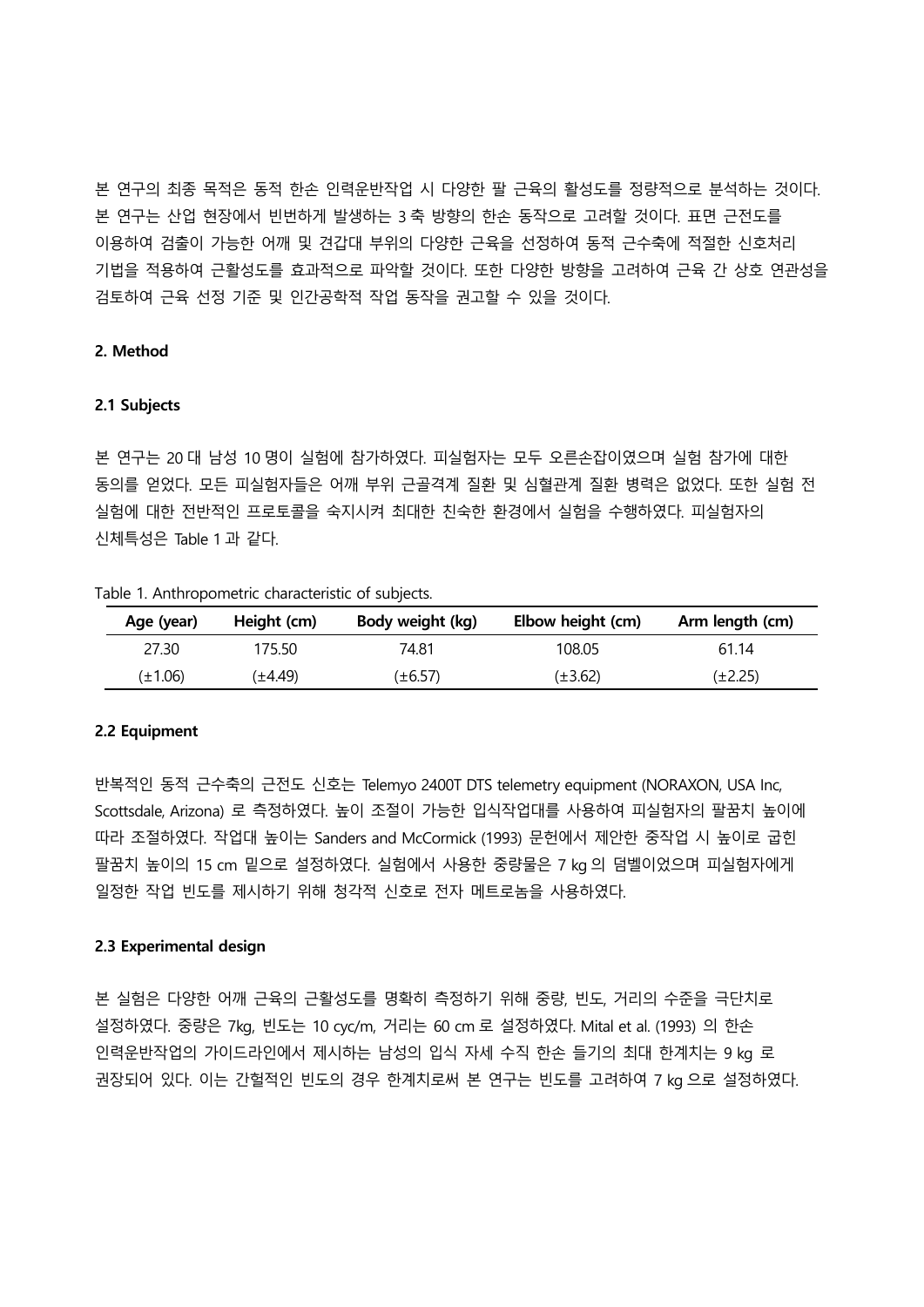본 연구의 독립변수는 6 방향과 14 부위 근육으로 설정하였다. 방향은 Figure 1 과 같이 X, Y, Z 3 축을 고려하여 상측, 하측, 좌측, 우측, 전측, 후측 6 가지 방향을 고려하였다. 팔 및 어깨 부위 14 근육은 Figure 2 와 같다. one-way factorial design 으로 피실험자 1 인당 총 6 회의 실험 조건에 참여하였다. 모든 실험 조건은 랜덤화하였으며 동일한 실험 조건을 10 회 반복 수행하였다. 이에 따른 종속변수는 각 방향에 따른 근육의 평균 근활성도 (μV) 로 설정하였다.



Figure 1. The six directions of one-handed handling: (a) upward, (b) downward, (c) leftward, (d) rightward, (e) forward, (f) backward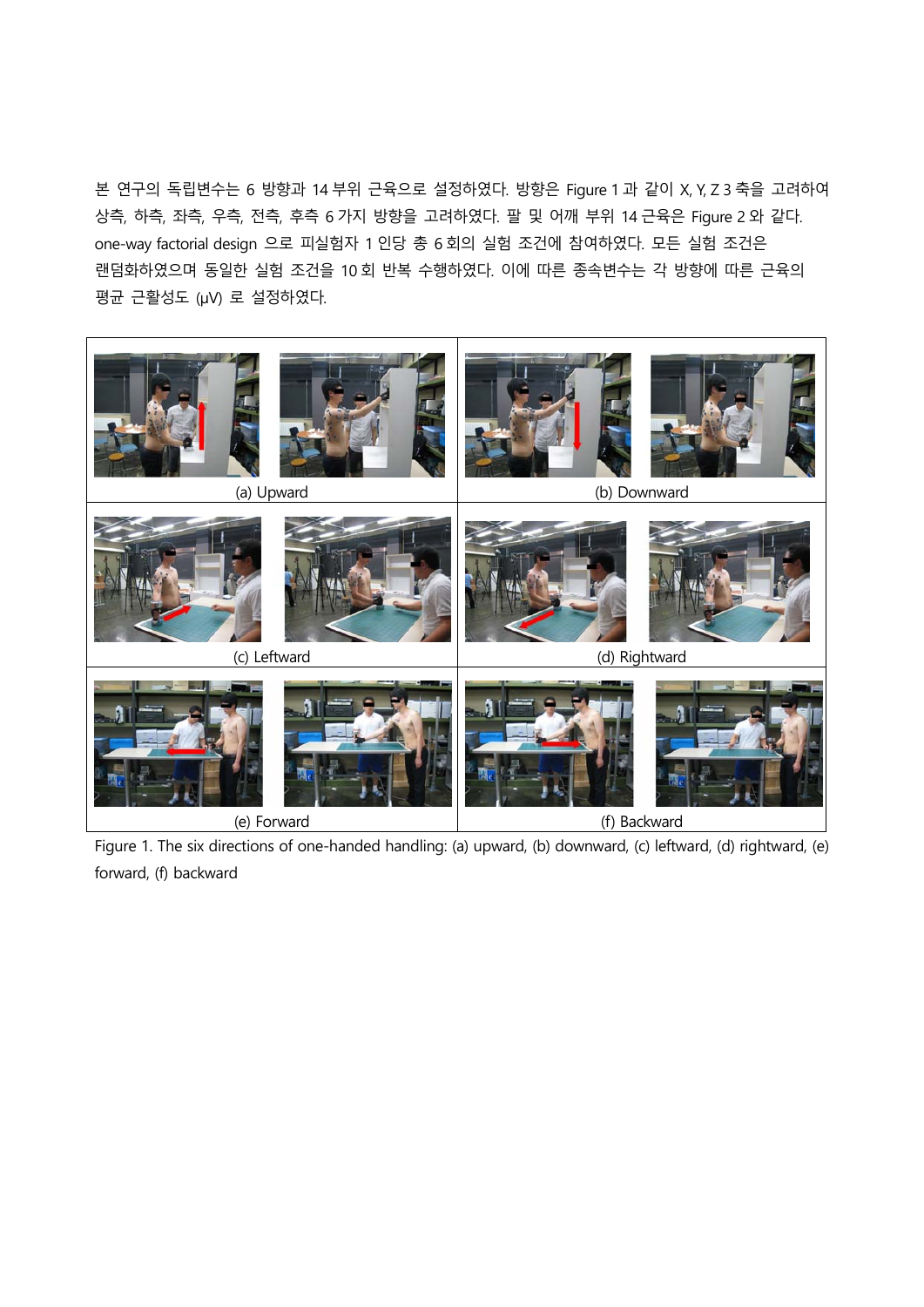

Figure 2. Location of the surface electrode

# **2.4 Protocol**

본 연구는 다양한 어깨 동작과 관련된 다양한 근육을 고려하여 동적 근전도 신호를 측정하였다. Hislop and Montgonery (2007) 문헌을 참조하여 팔, 어깨, 견갑골 관련 근육을 선정하였다. 근전도 부착 위치는 SENIAM (Surface Electromyography for Non-Invasive Assessment of Muscle) (Hermens et al., 1999) 권고사항을 준수하였으며 견갑거근, 대능형근, 대원근, 전거근, 광배근, 대흉근 부위는 Perotto et al. (2005) 문헌을 참고하였다. 선정된 근육 및 근전도 전극 부착 위치는 Table 2 와 같다.

| <b>Muscle (abbreviation)</b> |                      | Location                                                                    |  |  |
|------------------------------|----------------------|-----------------------------------------------------------------------------|--|--|
| Biceps brachii (B)           |                      | Placed on the line between the medial acromion and the fossa cubit at 1/3   |  |  |
|                              |                      | from the fossa cubit                                                        |  |  |
|                              | long head (T_long)   | Placed at 50 % on the line between the posterior crista of the acromion and |  |  |
| <b>Triceps</b>               |                      | the olecranon at two finger widths medial to the line                       |  |  |
|                              | lateral head (T_lat) | Placed at 50 % on the line between the posterior crista of the acromion and |  |  |
|                              |                      | the olecranon at two finger widths lateral to the line                      |  |  |
| Deltoid                      | anterior (AD)        | Placed at one finger width distal and anterior to the acromion              |  |  |
|                              | middle (MD)          | Placed from the acromion to the lateral epicondyle of the elbow             |  |  |
|                              | posterior (PD)       | Center the electrodes in the area about two finger widths posterior of the  |  |  |
|                              |                      | acromion                                                                    |  |  |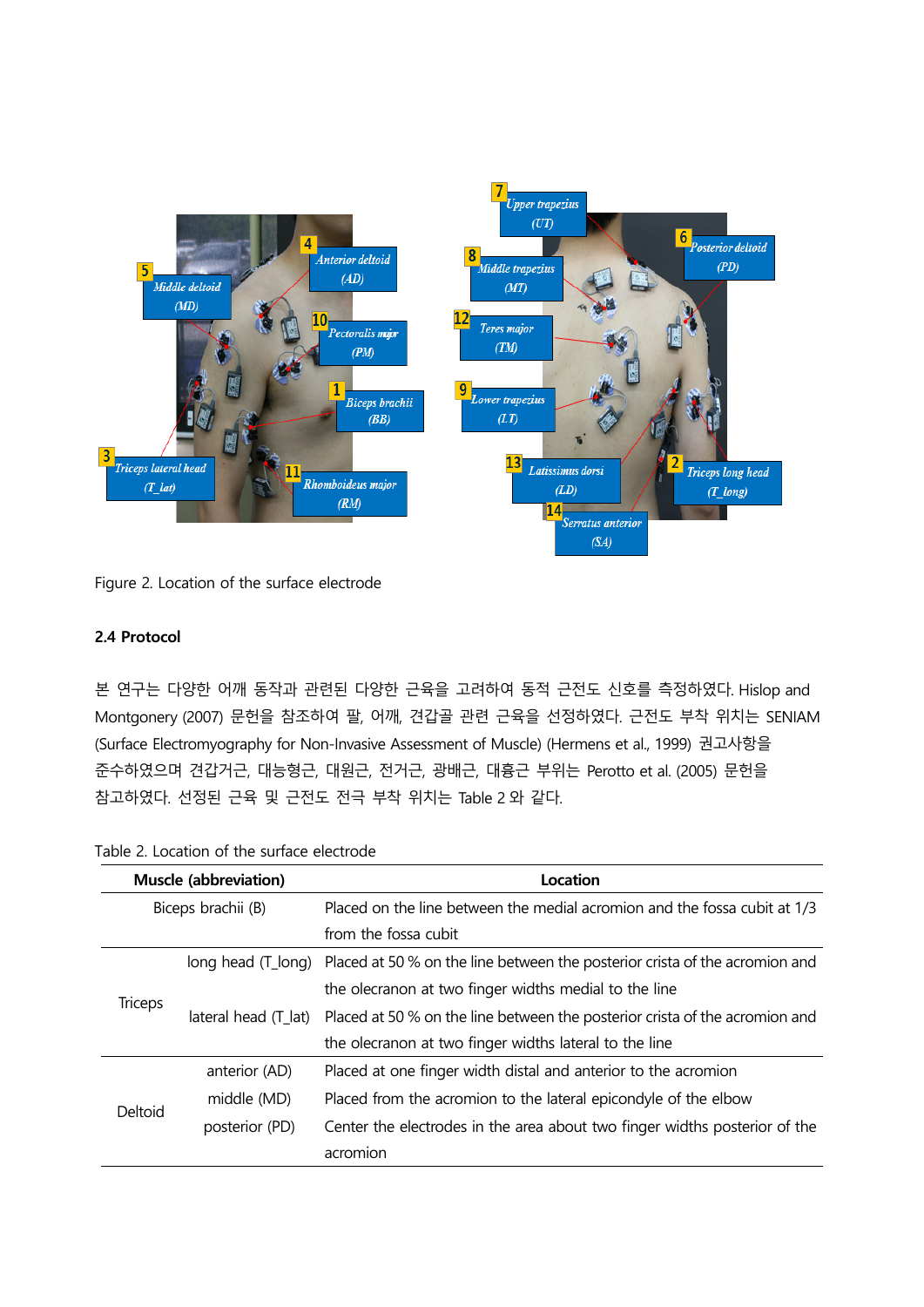|                        | upper $(UT)$          | Placed at 50 % on the line from the acromion to the spine on vertebra C7   |
|------------------------|-----------------------|----------------------------------------------------------------------------|
|                        | middle (MT)           | Placed at 50 % between the medial border of the scapular ant the spine, at |
| Trapezius              |                       | the level of T3                                                            |
|                        | lower (LT)            | Placed at 2/3 on the line from the trigonum spinea to the eighth thoracic  |
|                        |                       | vertebra                                                                   |
| Pectoralis major (PM)  |                       | Midway between the coracoids process and the sternoclavicular joint 2 cm   |
|                        |                       | inferior to the clavicle                                                   |
| Rhomboideus major (RM) |                       | Centered between spine and inferior angle of scapular border               |
| Teres major (TM)       |                       | Three fingerbreadths above inferior angle of scapular along the lateral    |
|                        |                       | border                                                                     |
|                        | Latissimus dorsi (LD) | Placed at three fingerbreadths distal to and along posterior axillary fold |
| Serratus anterior (SA) |                       | Placed at lateral to inferior angle of scapular                            |

실험에서 사용한 표면 전극 센서는 Ag/AgCl 양극성 전극으로 구성되어 있으며, 각 전극의 지름은 10mm, 전극 중심 사이의 거리는 SENIAM 에서 제안하는 20 mm 로 설정하였다. 16 bit 의 ADC 를 사용하였으며, CMRR (Common Mode Rejectrion Ratio) > 100 dB, Noise < 1 μV, Gain\*1000, input impedance >10 Ω, first order high-pass filter 10 Hz+/-10% cutoff, Sampling rate 1500Hz 로 설정하였다.

표면 전극을 피부에 부착하는 절차 및 방법은 기본적으로 SENIAM 권고사항을 준수하였다 (Hermens et al., 1999). 전기적 저항을 최소화하기 위하여 면도기를 사용하여 피부 표면의 잔털을 제거하고 알코올과 거즈를 이용하여 깨끗이 닦았다. 전극을 정확한 위치에 부착하기 위하여 피부 표면에 수성펜을 사용하여 미리 부착 위치를 표시하였다.

피실험자가 수행한 동작의 주기는 다음과 같이 정의 하였다; (1) 시점 중량물 들기 (2) 중량물 이동 (3) 종점으로 중량물 내려놓기. 피실험자가 옮긴 중량물은 보조 연구원에 의해 시점으로 재정렬 시켰다. 실험조건이 변경될 때마다 약 10 분 가량의 휴식시간을 제공하였다.

#### **2.5 Signal processing and statistics**

동적 근수축에 따른 각 근육의 활성도를 효과적으로 분석하기 위하여 'Envelope detection' 기법을 적용하였다 (Hermens et al., 1999). 모든 근전도 신호는 MyoResearch XP (ver. 1.07.25) 프로그램에서 제공하는 ECG reduction 기능을 사용하여 심박동 신호를 제거하였다. 초기/말단의 각 3 회 반복 주기를 제외하고 4~7 번째 반복 주기 신호를 추출하였다. 추출된 신호는 피부 운동 아티팩트를 최소화하기 위하여 4th order Butterworth bandpass filter (10-500Hz) 로서 필터링 하였다. 각 작업 주기의 신호를 full wave rectified 한 후, Lowpass filter (cutoff 5Hz)를 적용하여 근활성도 데이터를 산출하였다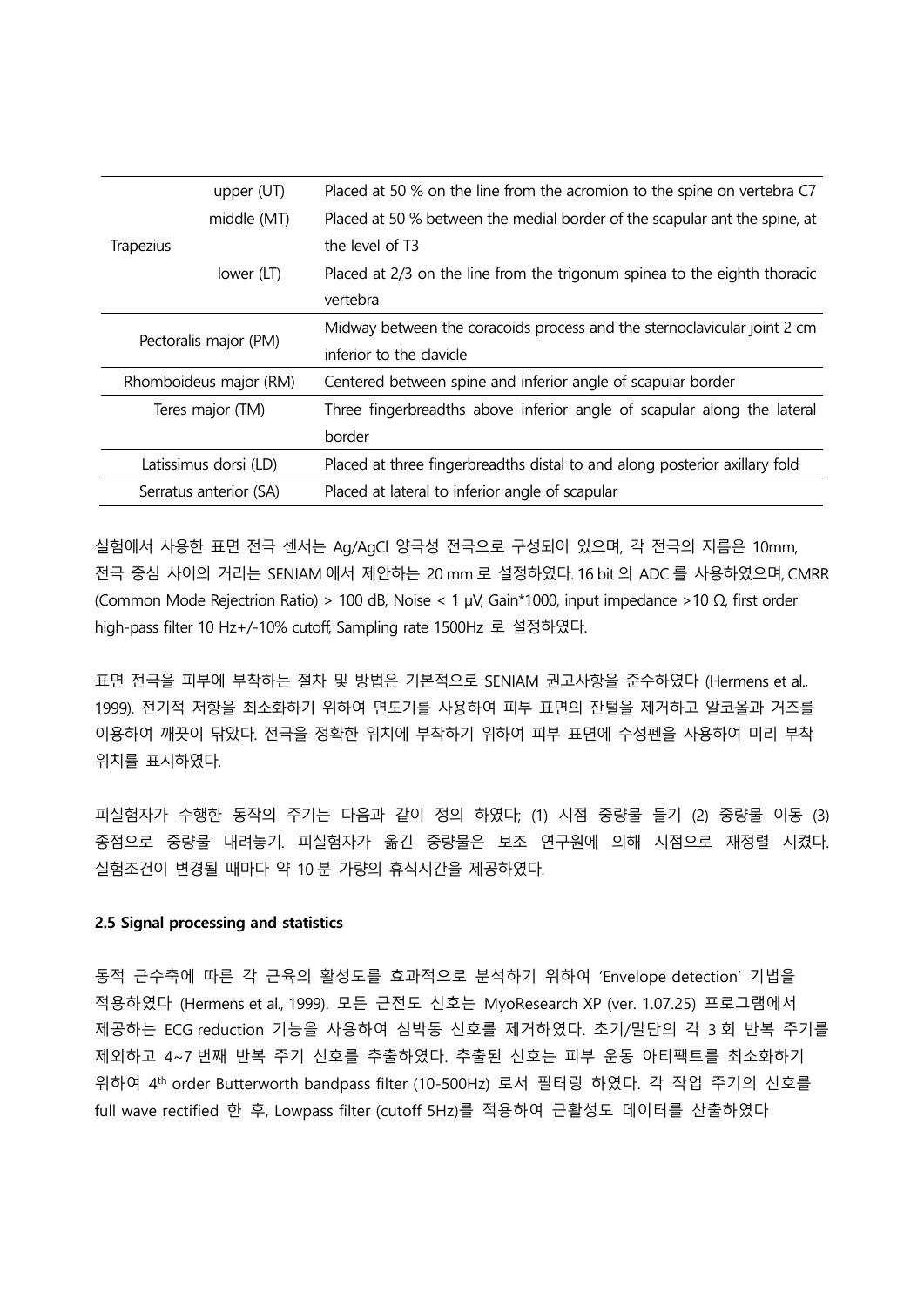(Hermens et al., 1999; Winter, 2005). 산출된 데이터에 대하여 높은 신호 대 잡음비를 위하여 500ms moving average window 를 적용하여 평균값을 도출하였다.

모든 근전도 데이터 처리에는 MATLAB 7.0.4 (Mathworks, US)을 사용하였으며, 통계분석은 SAS 9.1 (SAS, institute Inc.) 을 사용하였다. 각 인자들에 대한 기술적 통계치인 평균과 표준편차의 범위를 구하고 분산분석을 실시하여 주효과 및 교호작용을 분석하였다. 또한 유의하게 분석된 인자에 대하여 Tukey test 를 통한 수준간 유의성을 분석하였다.

### **3. Results**

근활성도에 따른 분산분석 결과 방향 (F<sub>5, 45</sub> = 25.55 p <.0001), 근육 (F<sub>13, 117</sub> = 28.68 p <.0001)에 따른 주효과는 통계적으로 유의한 차이가 있는 것으로 나타났으며, 교호작용도 유의한 차이로 분석되었다 (F65, 584 = 9.77 p<.0001). 6 방향 중 상측 방향의 평균 근활성도 (141.5 ± 107)가 가장 높았으며 후측 (116.6 ± 101.5), 전측 (115.2 ± 84.7), 하측 (91.6 ± 68.6), 우측 (90.0 ± 65.5), 좌측 (82.3 ± 86.2) 으로 분석되었다. Tukey test 결과 상측 방향은 A, 전측, 후측 방향은 B, 하측, 좌측, 우측 방향은 C 로 유의한 차이가 분석되었다. 14 근육 중 상완이두근 (347.1 ± 100.3), 전면삼각근 (258.2 ± 79.7), 하부승모근 (230.9 ± 97.1), 상부승모근 (191.9 ± 151.0) 근육들의 평균 근활성도가 높게 분석되었다. (Figure 3).



Figure 3. Muscle activity according to the (a) direction and (b) muscle independent variables \* alphabetical order represents Tukey test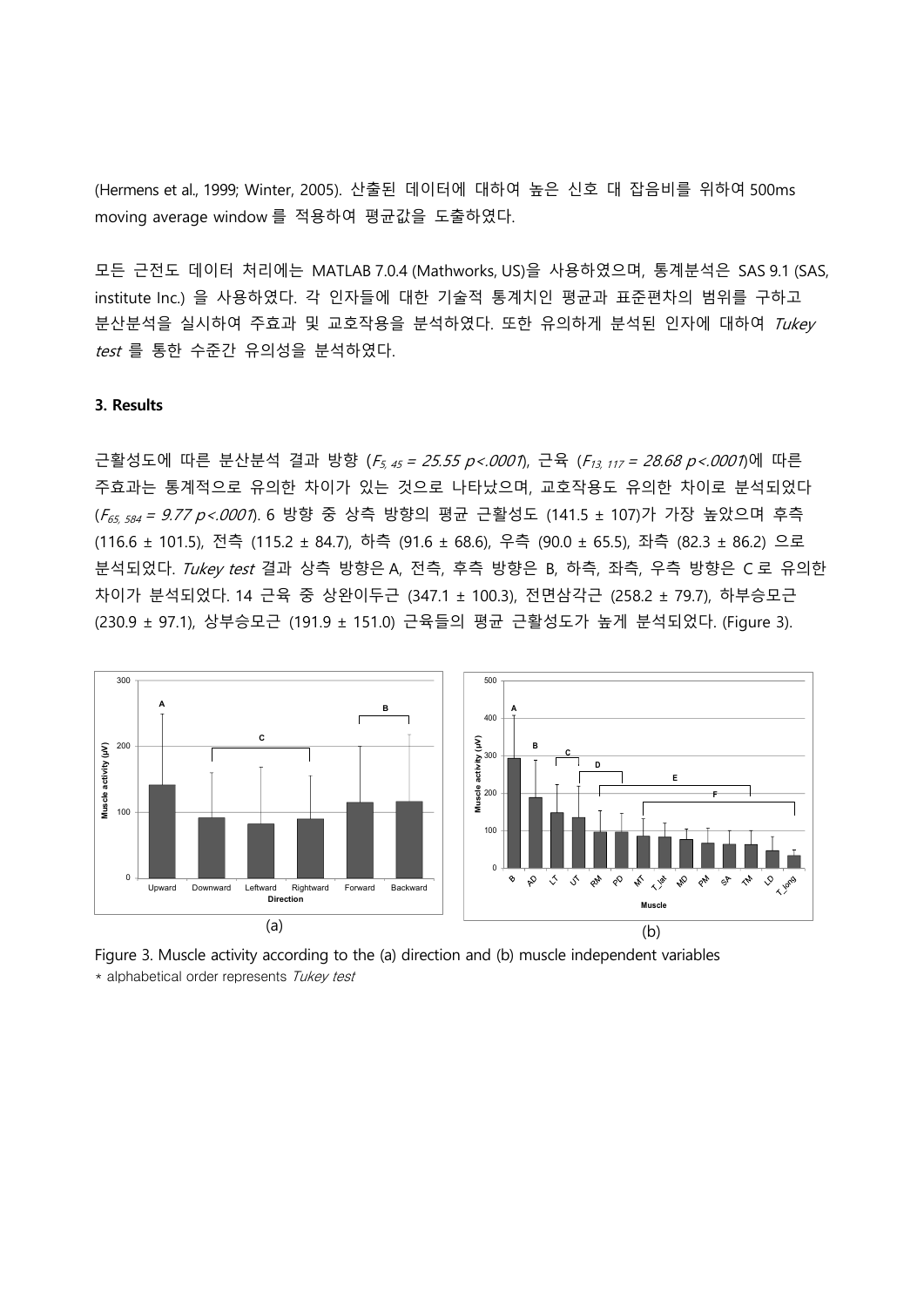### **3.1 Upward**

Figure 4 는 상측 방향에 따른 평균 근활성도 분석 결과이다. 종합적인 근활성도가 가장 높게 분석된 상측 방향은 Tukey test 결과 A, B 그룹에 해당하는 상완이두근, 전면삼각근, 하부승모근, 상부승모근의 평균 근활성도가 높게 분석되었다.



Figure 4. Result of the muscle activity by upward direction \* alphabetical order represents Tukey test

#### **3.2 Downward**

하측 방향은 전반적인 근활성도가 낮게 분석되었으며, Tukey test 결과 A, B 그룹에 해당하는 상완이두근, 전면삼각근, 하부승모근, 상부승모근, 대능형근, 대흉근의 평균 근활성도가 높게 분석되었다. 또한 하측방향의 한손 작업 시 전면삼각근보다 상완이두근을 많이 사용하여 더 높은 근활성도가 파악되었다 (Figure 5).



Figure 5. Result of the muscle activity by downward direction \* alphabetical order represents Tukey test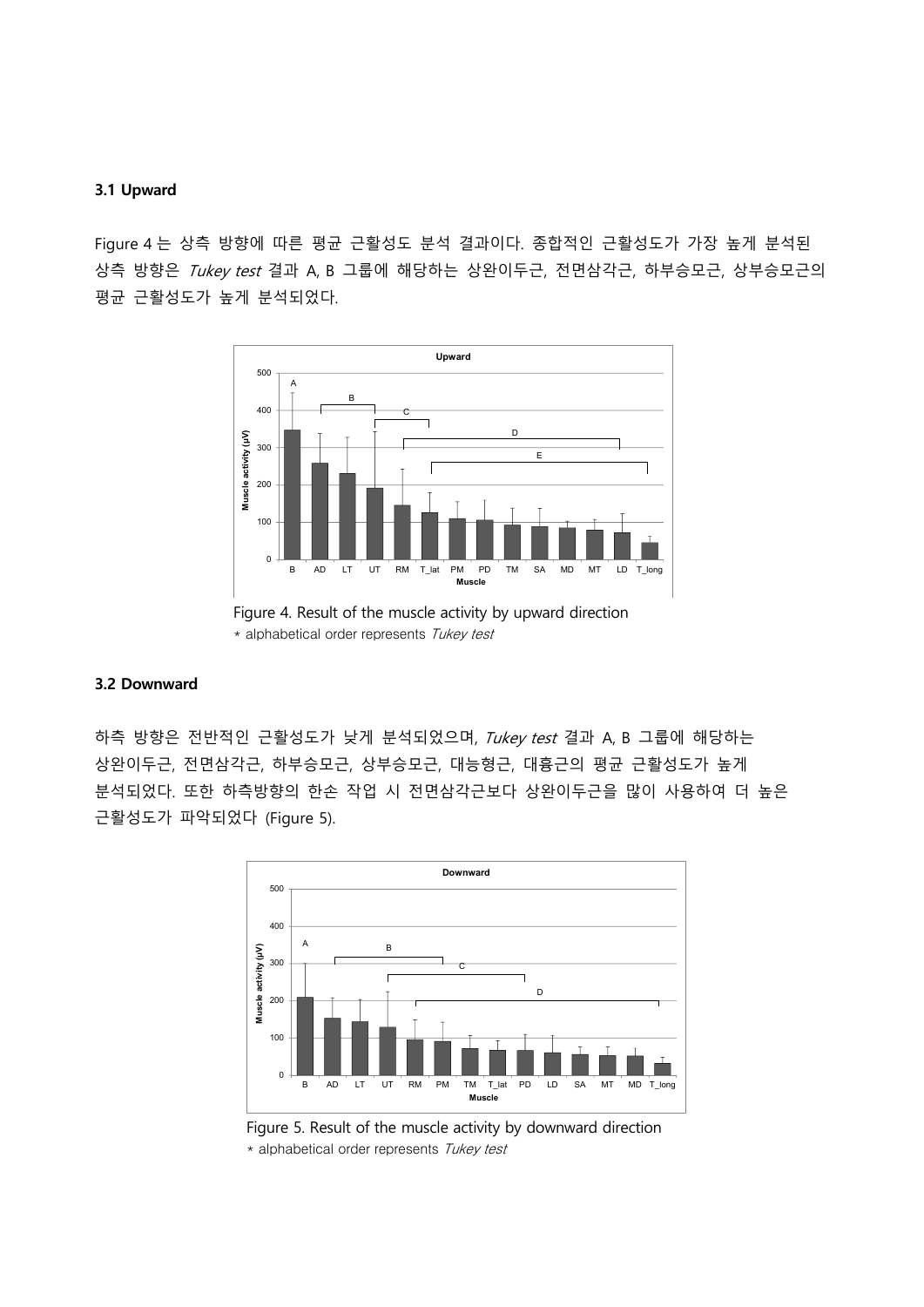### **3.3 Leftward**

종합적인 근활성도가 가장 낮게 분석된 좌측 방향은 Tukey test 결과 A, B 그룹에 해당하는 상완이두근, 상부승모근, 전면삼각근, 후면삼각근, 중부승모근, 하부승모근, 삼두근장두의 평균 근활성도가 높게 분석되었다. 특히 상완이두근은 타부위 평균 근활성도 대비 약 5 배 높게 분석되어 좌측방향의 한손 작업 시 주요 근육으로 높은 부하가 분석되었다 (Figure 6).





## **3.4 Rightward**

종합 근활성도가 낮게 분석된 우측 방향은 Tukey test 결과 A, B 그룹에 해당하는 상완이두근, 전면삼각근, 하부승모근, 후면삼각근, 상부승모근, 중부승모근의 평균 근활성도가 높게 분석되었다. 우측방향의 한손 작업 시 상완이두근과 전면삼각근의 근활성도는 통계적으로 유의한 차이가 없는 것으로 분석되어 비슷한 부하로 분석되었다 (Figure 7).



Figure 7. Result of the muscle activity by rightward direction \* alphabetical order represents Tukey test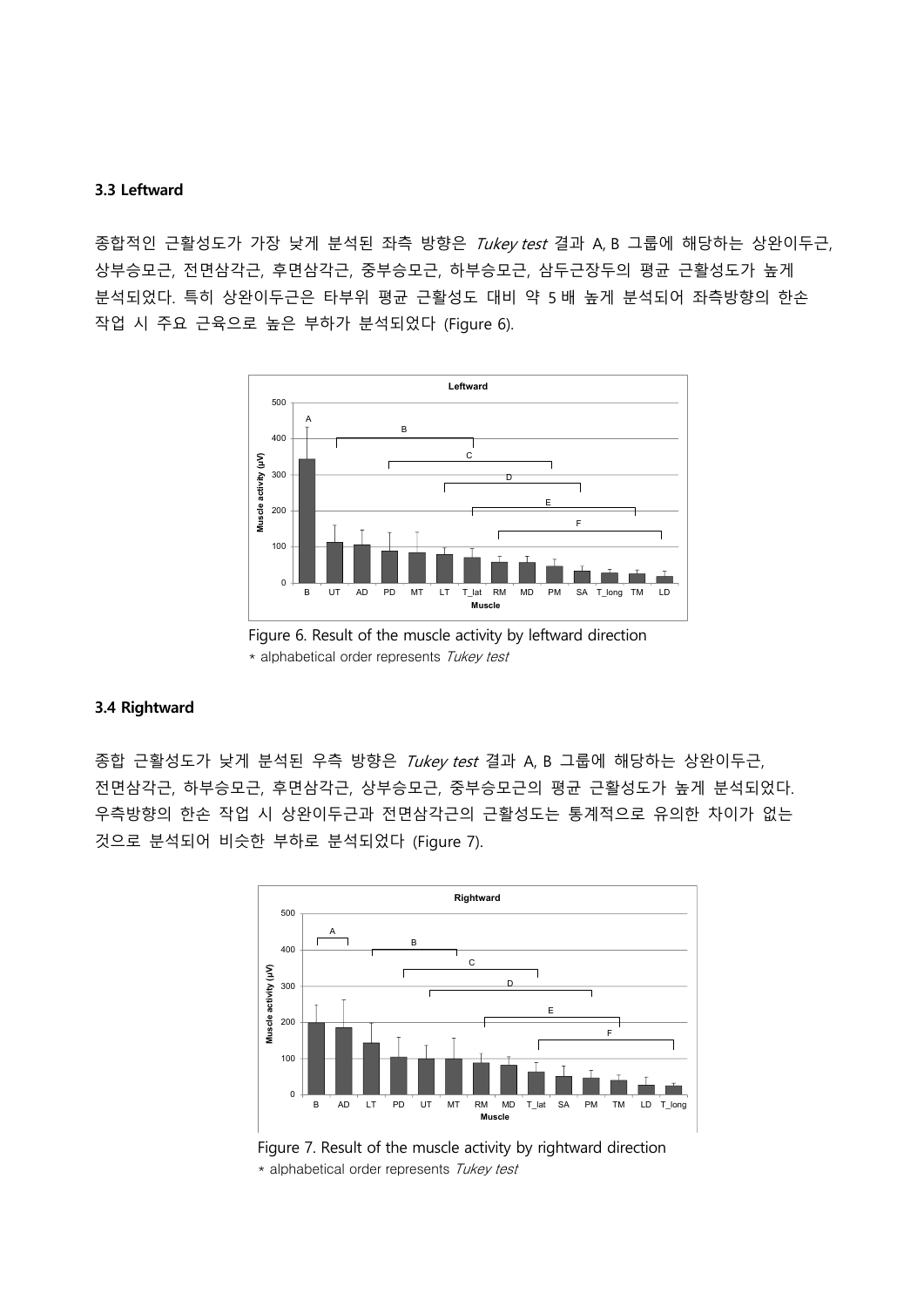#### **3.5 Forward**

종합적인 근활성도가 3 번째로 높게 분석된 전측방향은 Tukey test 결과 A, B 그룹에 해당하는 전면삼각근, 상완이두근, 하부승모근, 상부승모근, 후면삼각근, 중면삼각근, 대능형근, 전거근, 중부승모근, 삼각근측두, 대원근의 평균 근활성도가 높게 분석되었다. 전면삼각근과 상완이두근의 근활성도는 타부위 근육과 비교하여 약 2 배 높은 활성도가 나타나 주요 근육으로 분석되었다 (Figure 8).



Figure 8. Result of the muscle activity by forward direction \* alphabetical order represents Tukey test

### **3.6 Backward**

후측 방향은 Tukey test 결과 A, B 그룹에 해당하는 상완이두근, 상부승모근, 하부승모근, 전면삼각근, 중부승모근, 후면삼각근, 능형근, 삼각근장두의 평균 근활성도가 높게 분석되었다. 특히 상완이두근은 타부위 평균 근활성도 대비 약 4 배 높게 분석되어 부하가 높게 나타났다 (Figure 9).



Figure 9. Result of the muscle activity by backward direction \* alphabetical order represents Tukey test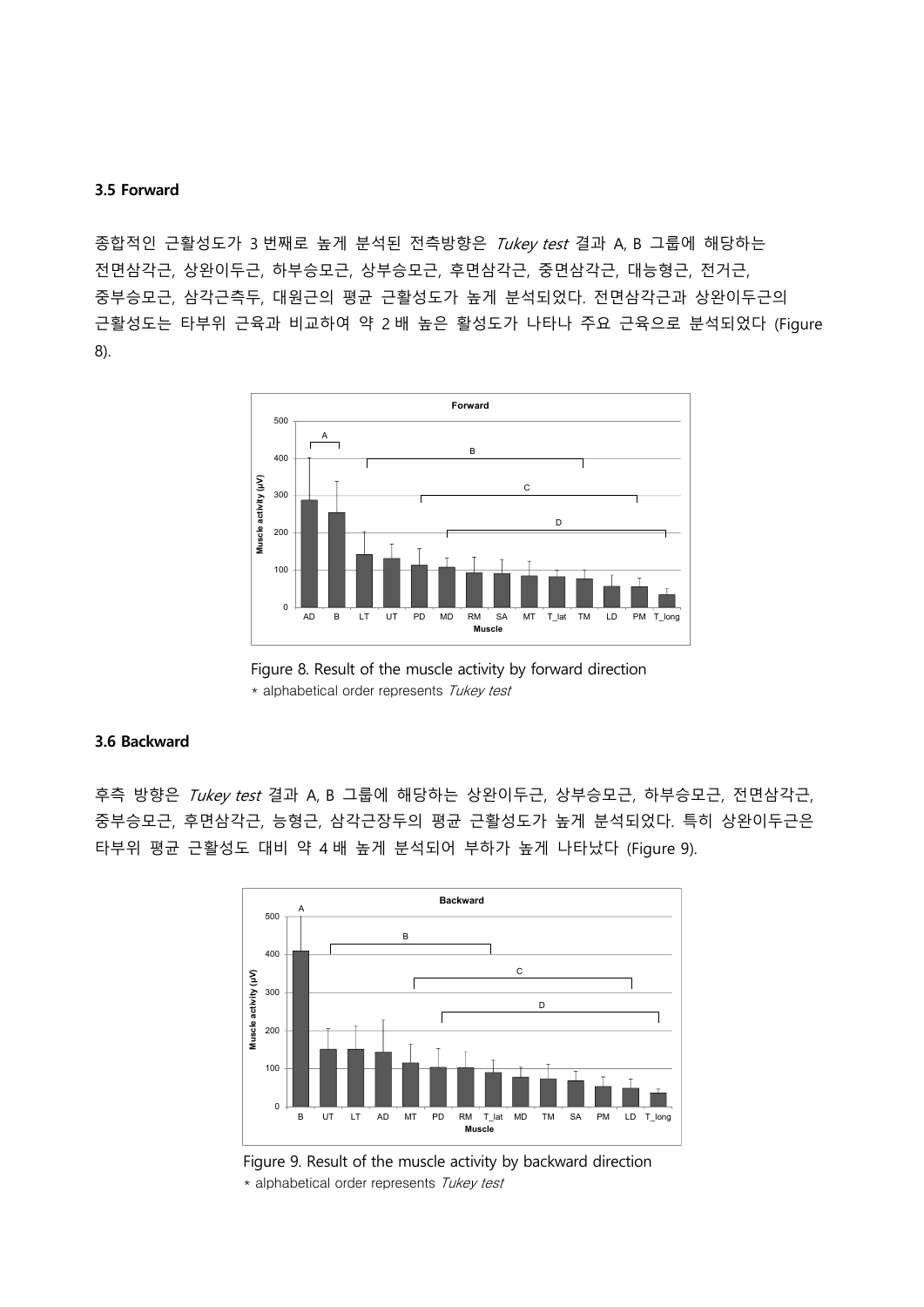#### **4. Discussions**

본 연구 결과 상측 방향의 평균적인 근활성도가 가장 높게 분석되었다. 상측 방향의 들기 동작은 상대적으로 수직 이동 시간이 길며 어깨 위 들기 동작이다. 이는 팔과 어깨 부위 관절에 중력의 영향이 크게 작용하기 때문에 높은 근활성도가 나타난 것으로 판단된다. 상측 방향에서는 어깨 관절의 굴곡 운동이 주로 발생하여 오구견봉인대 (coracoacromial ligament)의 변형이 크게 발생하고 관절의 접촉 압력이 증대되어 부하가 높게 분석된 것으로 사료된다 (Yamamoto et al., 2010). Wattanaprakornkul et al. (2011)은 어깨 굴곡 시 전면삼각근의 부하 집중을 예방하기 위해 회전근개 근육 중 하나인 극상근이 동시에 발현되어 어깨 부하을 분산시켜 균형을 유지한다고 보고하였다. 반면 하측 방향은 중력을 이용하여 중량물을 이동시키기 때문에 근육의 부하가 낮게 분석된 것으로 여겨진다. 이러한 결과를 기반으로 인간공학적 한손 작업 설계 시 상측방향으로의 중량물 이동은 가급적 지양할 것을 권고하며 리프팅기, 선반 디자인 등을 고려하여 팔 및 어깨 부위 근육에 누적되는 부하를 최소화하는 방안이 필요할 것이다.

수평면을 기준으로 세로 방향 (latitudinal)이 가로 방향 (longitudinal) 보다 적은 근력으로 중량물 이동이 가능한 것으로 분석되었다. 본 연구의 중량물의 시점은 피실험자 몸 중앙이었다. 이에 좌측, 우측 방향의 실험 조건에서는 주로 어깨 관절의 내측·외측회전만 발생하여 타 방향보다 낮은 근활성도가 나타난 것으로 판단된다. Diederichsen et al. (2007)은 인력운반작업 시 어깨 근육의 외전보다 내측 회전에서 근활성도가 낮게 분석된 것으로 보고하여 본 연구 결과와 비슷하게 나타났다. Kothiyal et al. (2001)의 연구에서도 작업자를 기준으로 90° 방향의 수평 이동 시 가장 높은 근활성도가 분석되었으며, Strasser and Müller (1999)도 인력운반작업 시 90˚~150˚외전 각도의 중량물 이동은 부적절하다고 보고하였다. 이는 수평면을 기준으로 세로 방향 어깨 부위 근육에 부담을 덜 줄 수 있다는 것을 의미하며 향후 인간공학적 작업장 레이아웃 설계 시 고려되어야 할 것이다.

주로 어깨 관절의 회전 운동이 발생하는 세로 방향 (latitudinal) 동작 시, 좌측 방향에서 낮은 근활성도가 분석되었다. 본 실험에서 좌측 방향은 중량물을 몸 중심으로 가져오는 동작으로써 주로 내측회전이 발생하기 때문에 질량이 높은 앞쪽 근조직계 (anterior musculature)가 활성화 되어 높은 토크를 발생할 수 있다 (Julienne et al., 2007). 운동학적으로 상완와관절의 외측회전 시 관절 안전성을 도모하기 위하여 '수동적 안정화 효과'에 따라 복합적으로 근활성도가 증가 된다 (Happee, 1992; Southgate et al. 2009). 일반적으로 반복적인 어깨의 외측회전 동작은 상완와관절 및 견갑대 부위의 근육, 인대에 누적부하에 따른 부상, 통증이 발생할 수 있는 가능성이 높기 때문에 간헐적인 작업 빈도에서 우측방향의 한손 작업 설계를 권고한다 (Crétual et al., 2015; Ropars et al., 2010).

중량물을 몸의 앞쪽으로 가져오는 하측, 좌측, 후측 방향에서 전반적으로 근활성도가 낮게 분석되었다. 이는 근육 간 구심성 탄도 동작 (concentric ballistic motion)과 높은 연관성이 있다. 팔꿈치와 어깨가 신전되는 편심성 수축 동안 근육 내 탄성 에너지를 저장하여 동심성 수축 시 사용되기 때문이다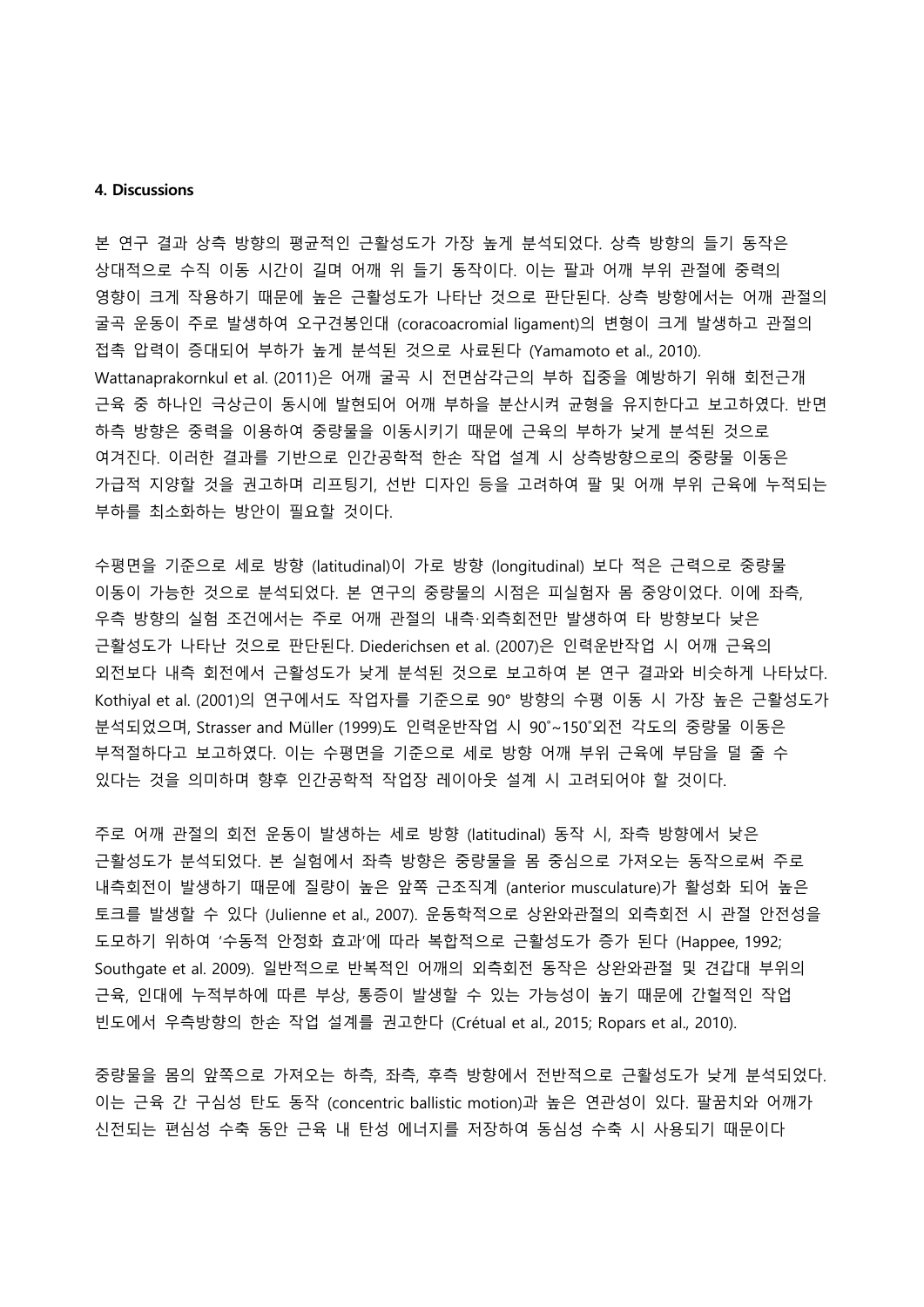(Bosco et al., 1983). 또한 몸의 내부로 중량물을 이동시키는 동작은 미세조정이 불필요하여 낮은 근활성도가 분석된 것으로 판단된다.

본 실험에서 수행한 6 방향의 한손 인력운반작업은 팔꿈치 관절의 굴곡·신전 동작이 주로 발생되기 때문에 주동근인 상완이두근의 근활성도가 높게 분석되었다. 삼각근 중 전면의 근활성도가 높게 분석되었다. 이는 피실험자 앞쪽에 위치한 중량물을 우선적으로 들기 위해 전면 삼각근의 활성도가 높게 분석된 것으로 여겨진다. 승모근은 하부, 상부, 중부 순으로 높은 근활성도가 분석되었다. 이는 반복적인 어깨 굴곡 시 근활성도를 분석한 Falla et al. (2007) 연구 결과와 비슷하며 인력운반작업시 견갑골의 안전성 유지를 위해 하부 승모근의 활성도가 약간 높게 분석된 것으로 사료된다 (Arlotta et al., 2011; Kendall et al., 2005).

일반적으로 근전도 신호의 진폭 분석 시, 피실험자별, 근육별 최대자발적근수축(MVC; Maximum Voluntary Contraction), 기준자발적근수축(RVC; Reference Voluntary Contraction) 등을 기준으로 상대적인 근활성도로 정규화하는 기법을 활용한다(%MVC, %RVC). 하지만 본 연구는 한손 인력운반작업에 따른 다양한 방향과 근육을 복합적으로 고려하여 피실험자별, 근육별로 정규화된 상대적 근활성도가 아닌 절대적인 신호값(μV)으로 근활성도를 분석하여 근육별 표준편차가 높게 분석된 것으로 여겨진다. 향후 연구 방향으로 각 근육별로 발휘할 수 있는 최대 활성도를 기준으로 동작에 따른 근활성도를 정규화하여 상대적 근활성도를 비교 분석이 필요하다. 또한 기존 MVC 측정은 근육의 길이가 변하지 않는 등척성 근수축(Isometric contraction)에 따른 최대 활성도를 분석하여 실제 동적 근수축 동작의 정규화에 적용하기에 무리가 있다. 따라서 Isokinetic Cybex dynamometer 등의 기기를 활용한 최대동적근수축(MDC; Maximum Dynamic Contraction)을 기준으로 신뢰도 높은 동적 근활성도를 정규화 기법의 연구가 선행되어야 할 것이다.

### **5. Conclusion**

본 연구를 통해 한손 인력운반작업에 따른 다양한 방향과 근육을 고려하여 근활성도의 차이를 비교 분석하였다. 동적 근수축에 따른 근활성도를 Envelope detection 기법을 적용하여 효과적으로 파악하였다. 본 연구 결과를 활용하여 한손 동작에 따른 근육의 정량적인 부하에 대한 기초자료를 제시할 수 있다. 또한 각 방향에 따른 근육 부하를 최소할 수 있도록 인간공학적 작업대 설계에 응용할 수 있을 것이다. 본 연구를 통한 실효성 높은 어깨 근육의 부하 정보는 산업현장 및 재활의학 분야에서 근골격계질환 예방 활동 및 물리치료 등에 활용할 수 있기를 기대한다.

#### **References**

Arlotta, M., Lovasco, G. and McLean, L., Selective recruitment of the lower fibers of the trapezius muscle, Journal of Electromyography and Kinesiology, 21(3), 403-410, 2011.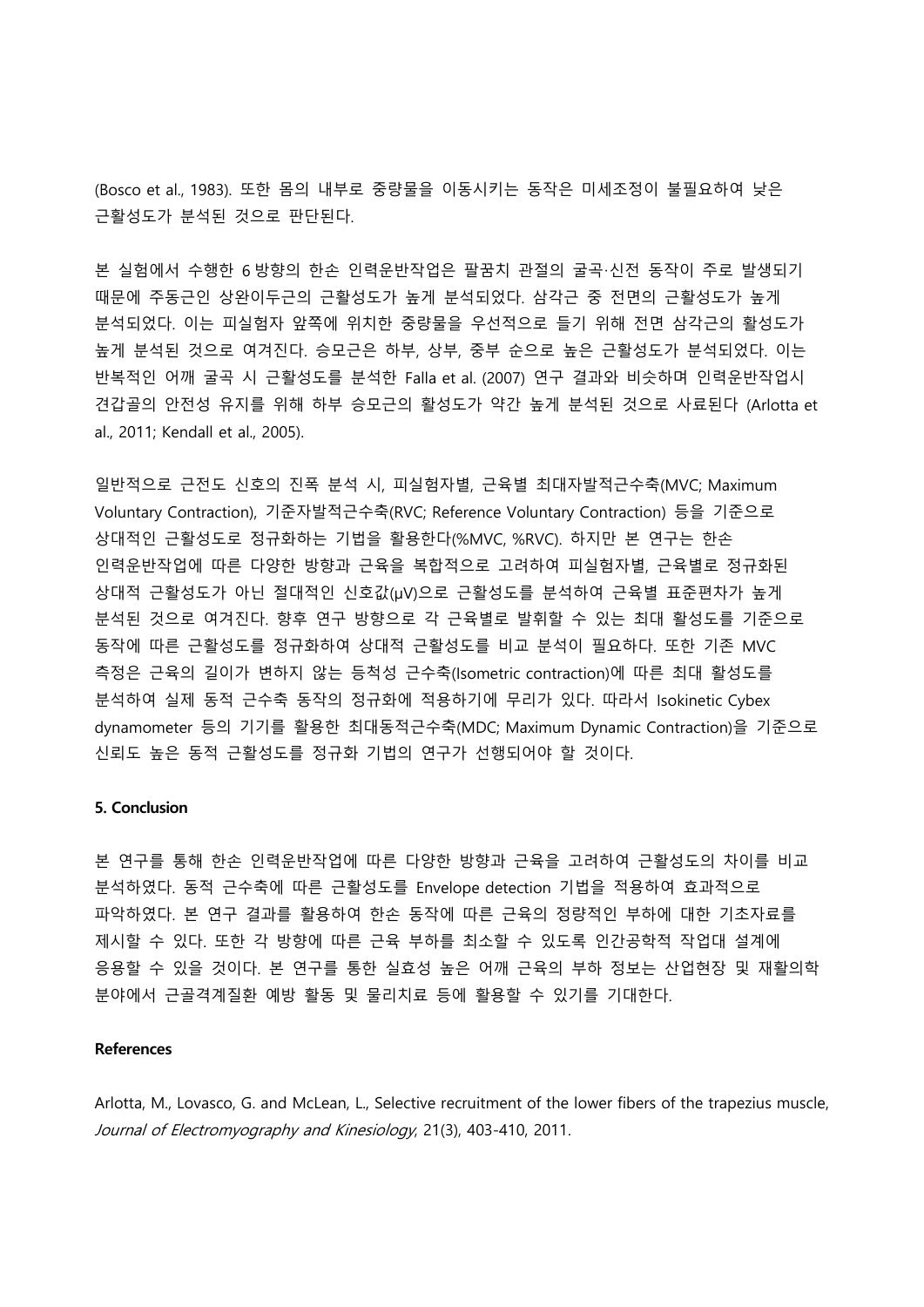Bosco, C., Mognoni, P. and Luhtanen, P., Relationship between isokinetic performance and ballistic movement. European Journal of Applied Physiology and Occupational Physiology, 51(3), 357-364, 1983.

Brookham, R.L., Wong, J.M. and Dickerson, C.R., Upper limb posture and submaximal hand tasks influence shoulder muscle activity. International Journal of Industrial Ergonomics, 40(3), 337-344, 2010.

Brox, J.I., Shoulder pain, *Best Practice & Research Clinical Rheumatology*, 17(1), 33-56, 2003.

Crétual, A., Bonan, I. and Ropars, M., Development of a novel index of shoulder's mobility based on the configuration space volume and its link to mono-axial amplitudes. Manual Therapy, 20(3), 433-439, 2015.

Ciriello, V.M., McGorry, R.W. and Martin, S.E., Bezverkhny, I.B., Maximum acceptable forces of dynamic pushing: comparison of two techniques. Ergonomics, 42(1), 32-39, 1999.

Diederichsen, L.P., Nørregaard, J., Dyhre-Poulsen, P., Winther, A., Tufekovic, G., Bandholm, T., Rasmussen, L.R. and Krogsgaard, M., The effect of handedness on electromyographic activity of human shoulder muscles during movement. Journal of Electromyography and Kinesiology, 17(4), 410-419, 2007.

Falla, D., Farina, D. and Graven-Nielsen, T., Spatial dependency of trapezius muscle activity during repetitive shoulder flexion. Journal of Electromyography and Kinesiology, 17(3), 299-306, 2007.

Falla, D.L., Hess, S. and Richardson, C., Evaluation of shoulder internal rotator muscle strength in baseball players with physical signs of glenohumeral joint instability, British Journal of Sports Medicine, 37(5), 430-432, 2003.

Happee, R., Goal-directed arm movements: I. analysis of EMG records in shoulder and elbow muscles. Journal of Electromyography and Kinesiology, 2(3), 165-178, 1992.

Hermens, H.J., Freriks, B. Merletti, R., Stegeman, D., Blok, J., Rau, G., Disselhorst-Klug, C. and Hägg, G., SENIAM: European recommendations for surface electromyography. Enschede, The Nertherlands: Ressingh Research and Development, 1999.

Hislop, H.J. and Montgomery, J., Daniel and Worthingham's muscle testing: techniques of manual examination. 8th ed., Sounders/Elsevier, 2007.

Kendall, F.P., McCreary, E.K., Provance, P.G., Rodgers, M. and Romani, W., Muscles testing and function with posture and pain. 5th ed., Baltimore, Lippincott Williams & Wilkins, 2005.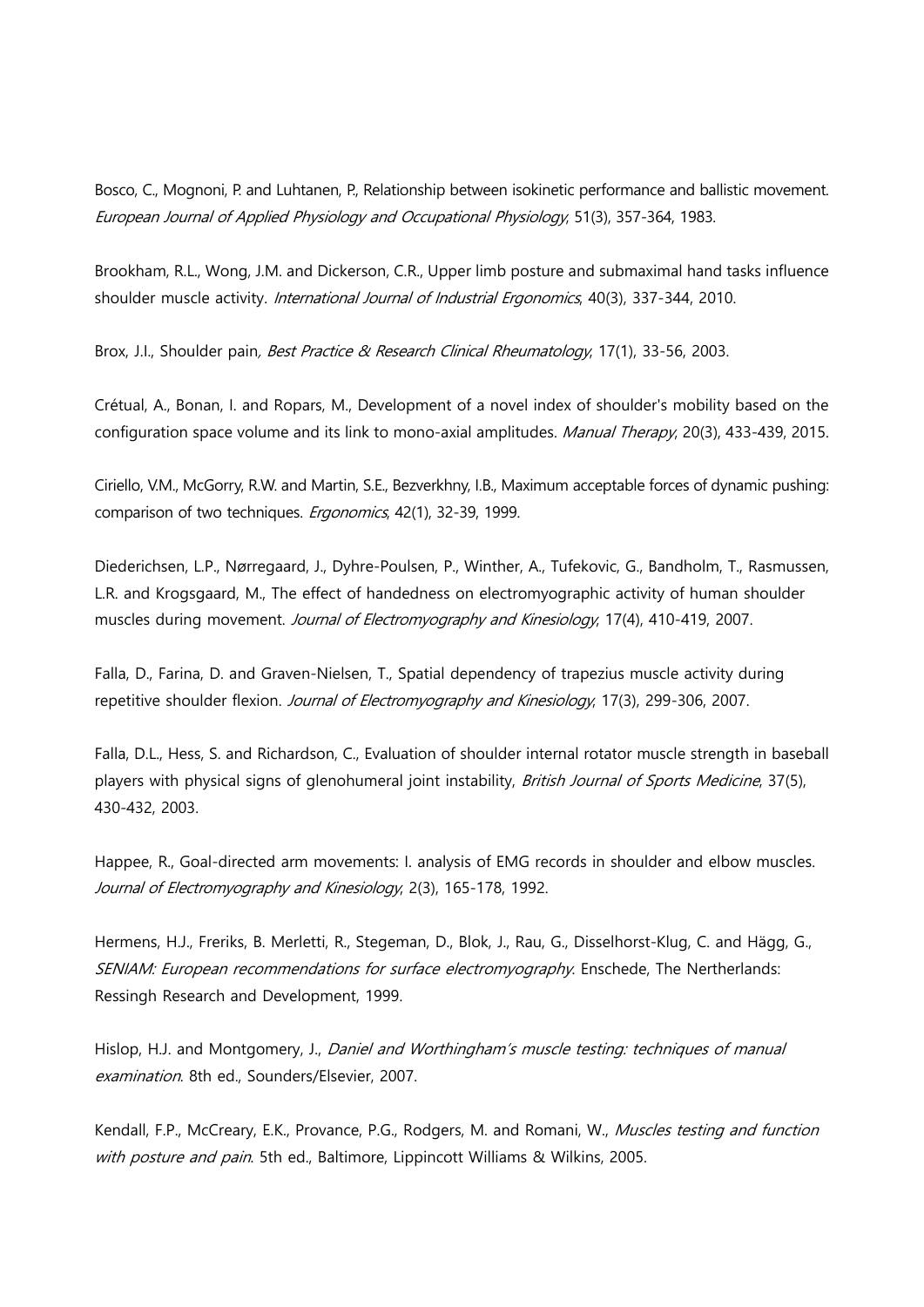Koleini Mamaghani, N., Shimomura, Y., Iwanaga, K. and Katsuura, T., Effects of strap support in a hand-held device on the muscular activity in female workers assessed by electromyography and subjective rating. *Ergonomics*, 52(7), 848-859, 2009.

Julienne, R., Gauthier, A., Moussay, S. and Davenne, D., Isokinetic and electromyographic study of internal and external rotator muscles of tennis player. Isokinetics and Exercise Science, 15(3), 173-182, 2007.

Kothiyal, K. and Kayis, B., Workplace layout for seated manual handling tasks: An electromyography study. International Journal of Industrial Ergonomics, 27(1), 19-32, 2001.

Macfarlane, G.J., Hunt, I.M. and Silman, A.J., Predictors of chronic shoulder pain: A population based prospective study, Journal of Rheumatology, 25(8), 1612-1615, 1998.

Mallon, W.J. and Speer, K.P., Multidirectional instability: current concepts. Journal of Shoulder and Elbow Surgery, 4(1), 54-64, 1995.

McQuade, K.J., Dawson, J. and Smidt, G.L., Scapulothoracic muscle fatigue associated with alterations in scapulohumeral rhythm kinematics during maximum resistive shoulder elevation. Journal of Orthopaedic and Sports Physical Therapy, 28(2), 74-80, 1998.

Minning, S., Eliot, C.A., Uhl, T.L. and Malone, T.R., EMG analysis of shoulder muscle fatigue during resisted isometric shoulder elevation. Journal of Electromyography and Kinesiology, 17(2), 153-159, 2007.

Mital, A., Nicholson, A.S. and Ayoub, M.M., A quide to manual material handling. Taylor & Francis, 1993.

Oliveira, A.B., Silva, L.C.C.B. and Coury, H.J.C.G., How do low/high height and weight variation affect upper limb movements during manual material handling of industrial boxes?. Revista Brasileira de Fisioterapia, 15(6), 494-502, 2011.

Omi, R., Sano, H., Ohnuma, M., Kishimoto, K.N., Watanuki, S., Tashiro, M. and Itoi, E., Function of the shoulder muscles during arm elevation: an assessment using positron emission tomography. Journal of Anatomy, 216(5), 643-649, 2010.

Perotto, A.O., Morrison, D., Delage, E. and lazzetti, J., Anatomical guide for the electromyographer: the limbs and trunk. 4th ed., Springfield: Thomas, 2005.